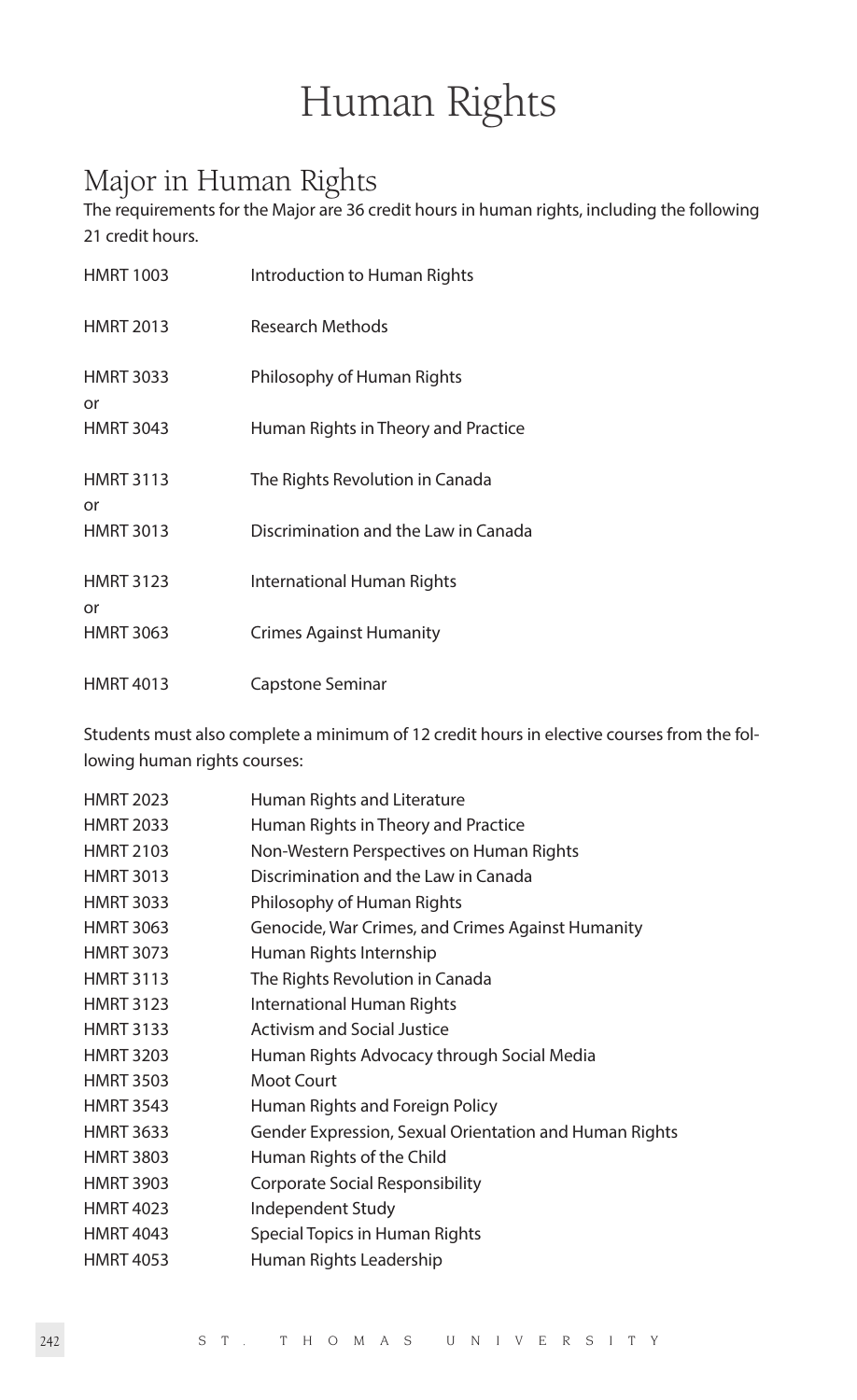In addition, students must complete 3 credit hours from the following list of cross-listed courses:

| <b>ANTH 2533</b> | The Anthropology of Gender                                        |
|------------------|-------------------------------------------------------------------|
| <b>CRIM 2253</b> | Crime and Society in Historical Perspective                       |
| <b>CRIM 2743</b> | Social Protest in Canada                                          |
| <b>CRIM 2123</b> | Criminal Law                                                      |
| <b>CRIM 2223</b> | Youth Justice                                                     |
| <b>CRIM 3203</b> | Government and the Criminal Justice System                        |
| <b>CRIM 4143</b> | <b>Hate Crime</b>                                                 |
| <b>CRIM 4403</b> | <b>Feminist Legal Studies</b>                                     |
| <b>ECON 2203</b> | <b>Community Economic Development</b>                             |
| <b>ECON 2223</b> | Political Economy of Women: Selected Topics                       |
| <b>ECON 2303</b> | Gender in the Global South                                        |
| <b>ENVS 2023</b> | Environment and Society II: Perspective on Human-Nature relations |
| <b>ENVS 3013</b> | Environment & Society III: Policy, Power, and Politics            |
| <b>ENVS 3023</b> | <b>Environmental Praxis</b>                                       |
| <b>ENGL 3443</b> | World Literature in English: India                                |
| <b>GRID 2006</b> | The Quest for the Good Life                                       |
| <b>GRID 2206</b> | Human Nature and Technology                                       |
| <b>GRID 3306</b> | Justice                                                           |
| <b>GRID 3506</b> | Freedom                                                           |
| <b>HIST 2913</b> | Historical Roots of Contemporary Canada                           |
| <b>HIST 3563</b> | History of Western Feminism                                       |
| <b>HIST 3873</b> | Immigrants in Canada 1870 to Present                              |
| <b>NATI 3223</b> | Native Environmental Ethics and Ecology                           |
| <b>NATI 3813</b> | Native Cultural Identity and Cultural Survival                    |
| <b>NATI 3823</b> | Native Peoples and the Canadian Form of Racism                    |
| <b>NATI 3903</b> | Native People and the Law I                                       |
| <b>NATI 3913</b> | Native People and the Law II                                      |
| NATI 3923        | Aboriginal Rights. The Land Question                              |
| <b>NATI 3933</b> | Aboriginal Peoples and International Law                          |
| <b>PHIL 2213</b> | Introduction to Moral Philosophy                                  |
| <b>PHIL 2233</b> | Contemporary Moral Philosophy                                     |
| <b>PHIL 2243</b> | <b>Current Issues in Ethics</b>                                   |
| <b>PHIL 2253</b> | The Ethics of Sustainability: Thinking, Acting Green              |
| <b>POLS 1603</b> | <b>Global Politics</b>                                            |
| <b>POLS 2803</b> | The Western Tradition of Political Philosophy I                   |
| <b>POLS 2813</b> | The Western Tradition of Political Philosophy II                  |
| <b>POLS 3503</b> | Human Rights and International Relations and Foreign Policy       |
| POLS 3613        | <b>Model United Nations</b>                                       |
| <b>SOCI 2416</b> | Inequality in Society                                             |
| <b>SOCI 2443</b> | Racialization, Racism & Colonialism                               |
| <b>SOCI 2613</b> | Sociology of Gender                                               |
| <b>SOCI 3043</b> | Qualitative Research Methods                                      |
| <b>SOCI 3313</b> | Sociology of Law                                                  |
| SOCI 3323        | Sociology of Women and Law                                        |
| <b>SPAN 4923</b> | Collective Memory, Culture, and Texts in Argentina                |
| <b>STS 2403</b>  | Science, Technology, and War                                      |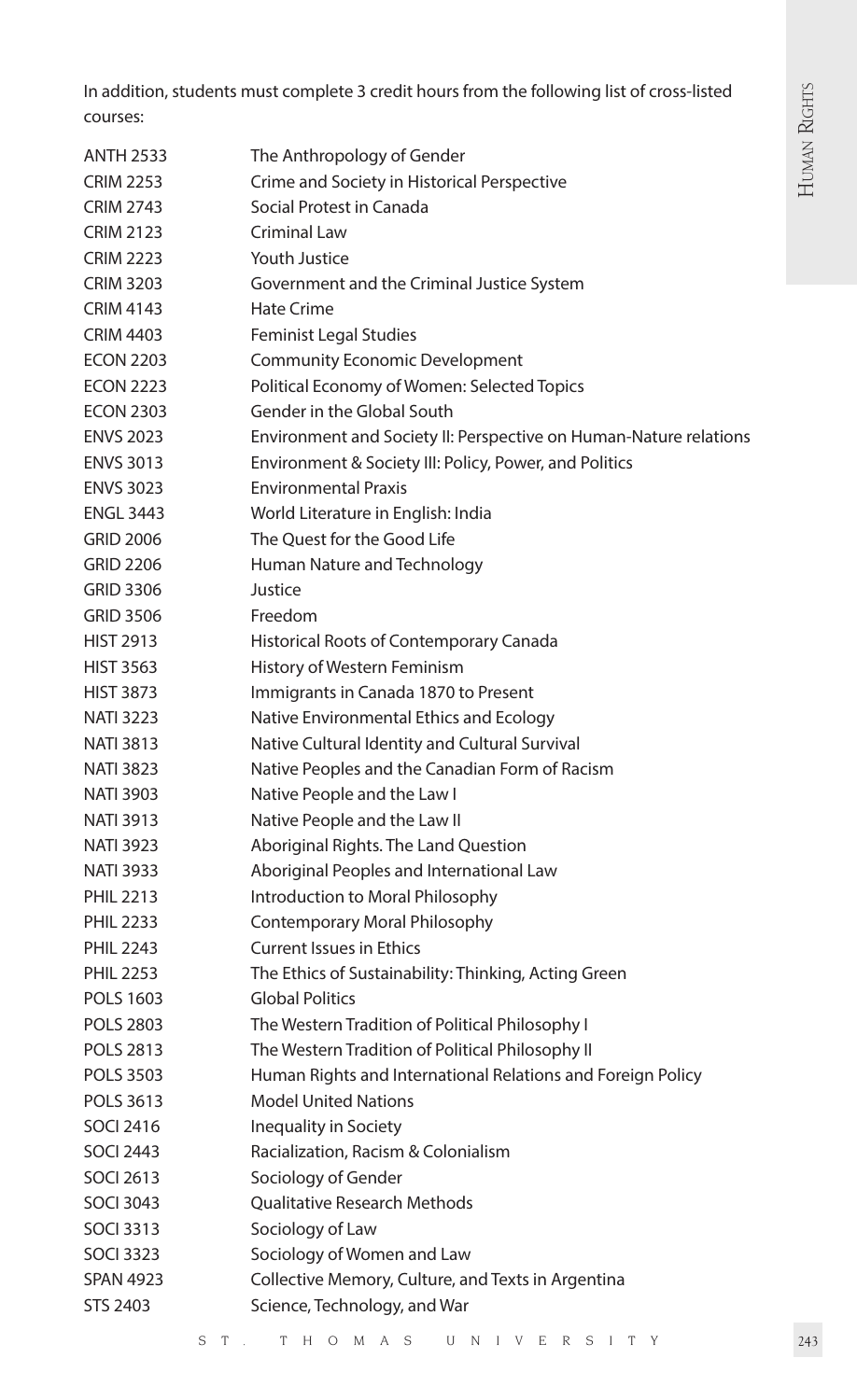| STS 3303 | Sex, Science, and Gender    |
|----------|-----------------------------|
| STS 3503 | Feminism and Techno-Science |

Students should consult with the Director of the Human Rights Program to ensure that their program meets all requirements.

# Honours in Human Rights

i. Honour's students must maintain a GPA of 3.7 in human rights courses.

ii. Students must complete the Honours Proposal Course a minimum of one year before graduation. Upon completion, approval is required from the Chair of the Program, as well as the proposed thesis supervisor.

# **Completion Requirements**

Students completing an Honours in Human Rights require a total of 54 credit hours in human rights, including the following required 39 credit hours of courses:

| <b>HMRT 1003</b> | Introduction to Human Rights                      |
|------------------|---------------------------------------------------|
| <b>HMRT 2013</b> | Research Methods                                  |
| <b>HMRT 2033</b> | Human Rights in Theory and Practice               |
| <b>HMRT 3033</b> | Philosophy of Human Rights                        |
| <b>HMRT 3113</b> | The Rights Revolution in Canada                   |
| <b>HMRT 3013</b> | Discrimination and the Law in Canada              |
| <b>HMRT 3123</b> | International Human Rights                        |
| <b>HMRT 3063</b> | Genocide, War Crimes, and Crimes Against Humanity |
| <b>HMRT 3133</b> | <b>Activism and Social Justice</b>                |
| <b>HMRT 3603</b> | Thesis Proposal                                   |
| <b>HMRT 4013</b> | Capstone Seminar                                  |
| <b>HMRT 4063</b> | <b>Honours Thesis</b>                             |
|                  |                                                   |

Students must also complete a minimum of 15 credit hours in elective courses from the following human rights courses. Students should consult the program director if substitution of cross-listed courses is requested.

| <b>HMRT 2023</b> | Human Rights and Literature                            |
|------------------|--------------------------------------------------------|
| <b>HMRT 3073</b> | Human Rights Internship                                |
| <b>HMRT 3133</b> | <b>Activism and Social Justice</b>                     |
| <b>HMRT 3203</b> | Human Rights Advocacy through Social Media             |
| <b>HMRT 3503</b> | Moot Court                                             |
| <b>HMRT 3543</b> | Human Rights and Foreign Policy                        |
| <b>HMRT 3633</b> | Gender Expression, Sexual Orientation and Human Rights |
| <b>HMRT 3803</b> | Human Rights of the Child                              |
| <b>HMRT 3903</b> | <b>Corporate Social Responsibility</b>                 |
| <b>HMRT 4023</b> | <b>Independent Study</b>                               |
| <b>HMRT 4043</b> | Special Topics in Human Rights                         |
|                  |                                                        |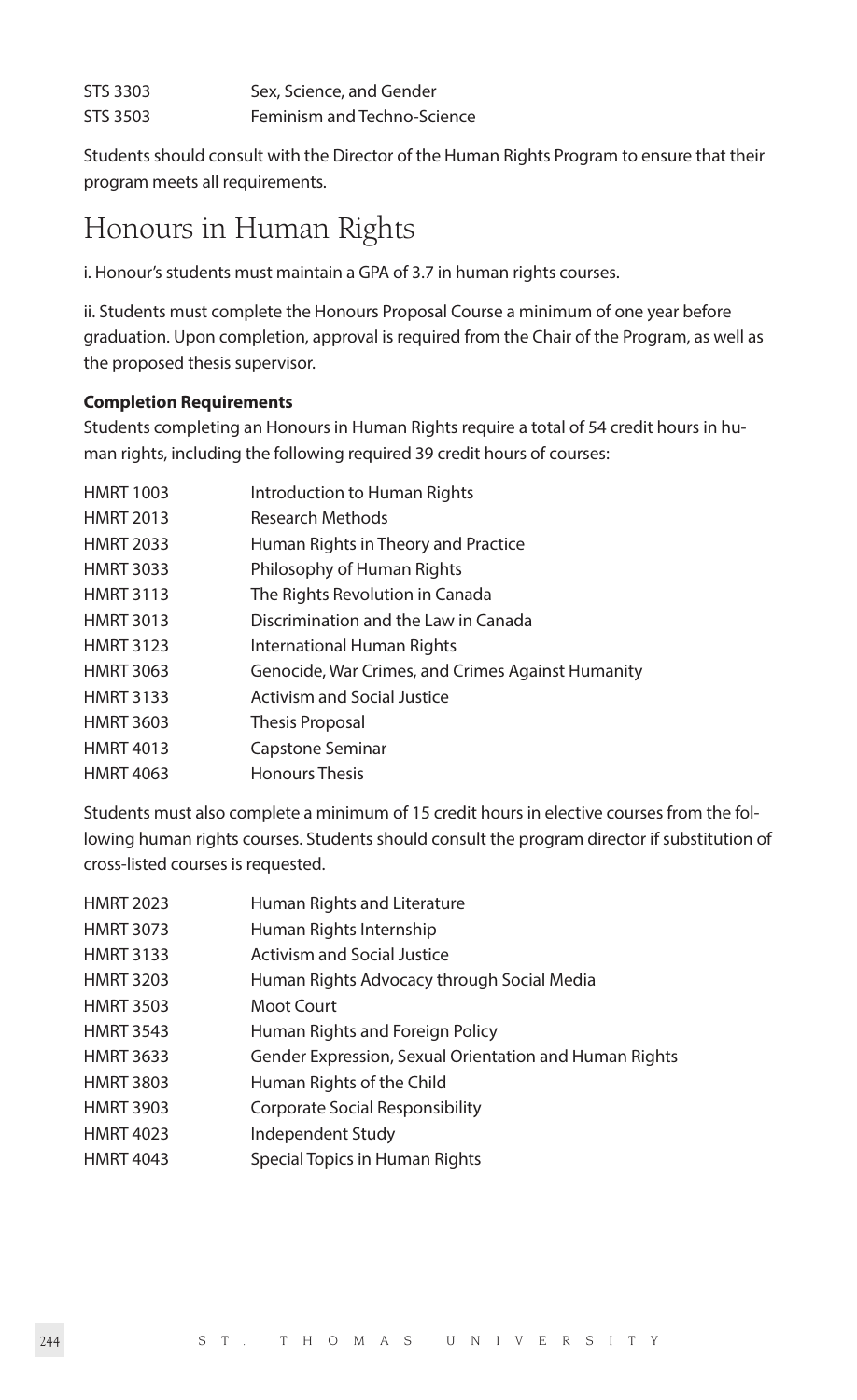#### **HMRT-1003. Introduction to Human Rights**

 This course will introduce students to the study of human rights by investigating the question "What is a human right?" The course will proceed primarily through a number of examples and case studies. Students will also be given an overview of the basic instruments, institutions, and ideas relevant to human rights.

#### **HMRT-1203. Global Politics (POLS 1603)**

This course provides an introduction to the concepts of nation and state, sovereignty, forms of government, and political conflict. It does so through consideration of issues in world politics, such as human rights and social justice, ecological imbalance, economic inequalities, war, global governmental institutions and organizations.

### **HMRT-2013. Research Methods**

The purpose of this course is to give students an introduction to research methods used in the study of human rights. The course will include methods of data collection as well as analysis of data. The course will begin with a general introduction to the aims and methods of research projects. Students in this course will do a research project in human rights under the supervision of the instructor. Students will be expected to present periodic reports on the status of their work.

#### **HMRT-2023. Human Rights and Literature**

This course will explore various human rights questions through an examination of relevant legal documents paired with literary works from a variety of genres (from drama to memoir) that address each issue. The course is intended to give students an understanding of some of the most pressing human rights issues of the past and today, ranging from slavery to economic inequalities.

#### **HMRT-2033. Human Rights in Theory and Practice**

This course critically analyzes different theories concerning the practice of human rights as a framework for social justice. A variety of texts from thinkers such as Rawls, Grant, Locke, Marx, DuBois, and De Tocqueville will be used to analyze theories of justice, liberty, equality, solidarity, and legal certainty. This course will also examine the critiques of rights and the limitations of the international human rights movement and framework.

#### **HMRT-2043. Non-Western Perspectives on Human Rights**

This course will explore philosophic and religious sources outside the Western canon, on which Human Rights discourse can be and has been based. The culture spheres of interest will be the Middle East, Asia, and Africa. This course critically analyzes non-western theories concerning the practice of human rights as a framework for social justice. The course seeks to place Western Human Rights discourse in a global context by drawing attention to ways in which non-Western cultures have addressed questions of individual versus group or state rights, the metaphysical and political sources of rights, and the possibility of universal human dignity.

#### **HMRT-2203. Community Economic Development (ECON)**

A course which explores the theory and practice of community economic development. It will include the examination of case studies of successful community economic development. The focus will be on the appropriateness and applicability of the model to the Maritimes.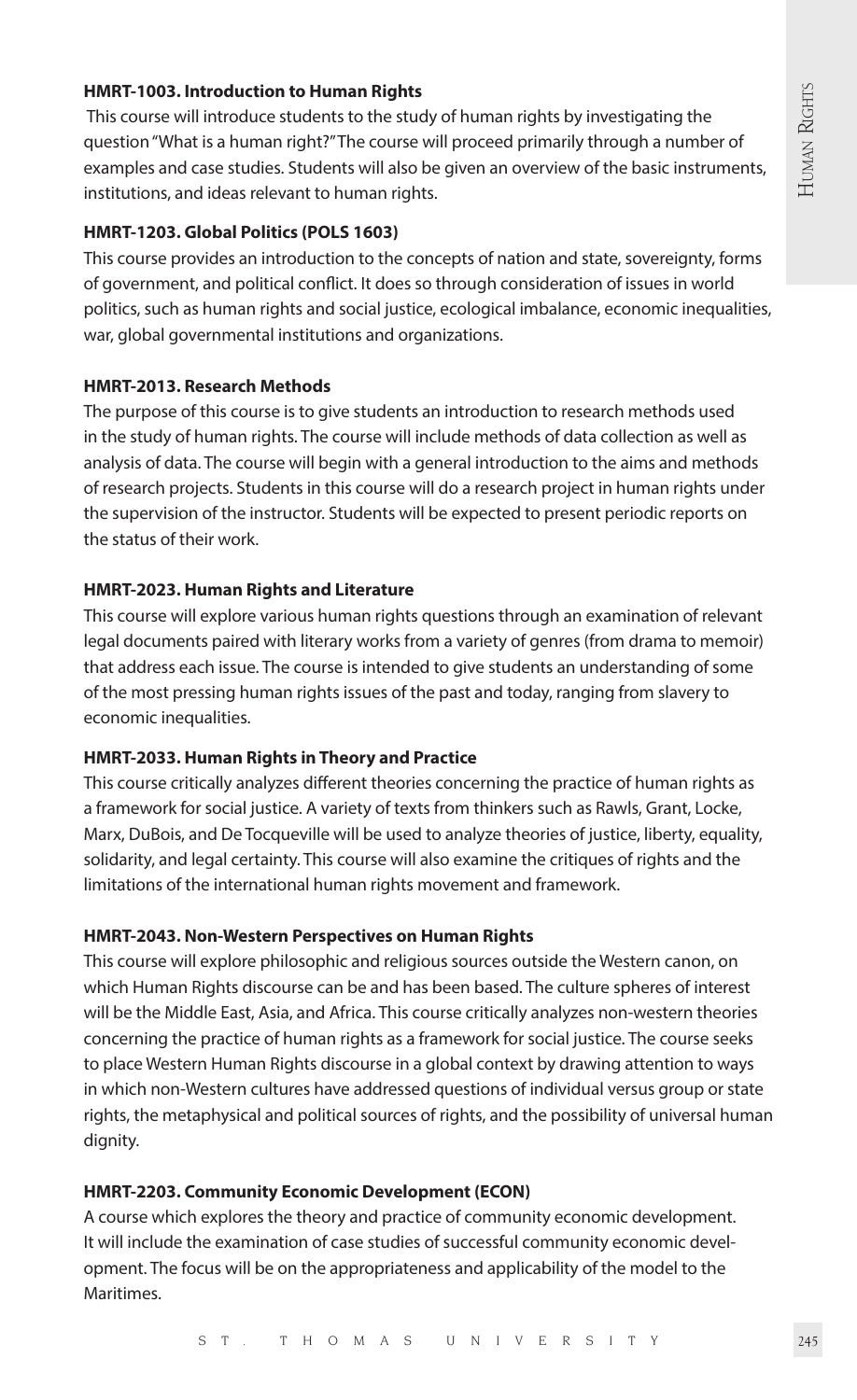### **HMRT-2206. The Quest for the Good Life (GRID 2006)**

This course is designed to approach the perennial issue of The Quest for the Good Life through the thoughtful reading of some of the greatest works in a variety of disciplines. The texts may include ancient and modern, all selected because they speak to and illuminate this theme. Texts will vary from year to year but will include works such as Aristotle's *Ethics*, the *Bible*, Machiavelli's *Prince*, and Camus' *The Plague*.

#### **HMRT-2216. Human Nature and Technology (GRID 2206)**

This course will study the way in which diverse thinkers have considered the question of human nature. This question will be sharpened with a consideration of the way in which human beings considered as natural beings use and are affected by technology. Texts will vary from year to year, but may include works such as: Aeschylus' *Prometheus Bound*, Bacon's *New Atlantis*, Swift's *Gulliver's Travels*, Grant's *Technology and Empire*, Miller's *A Canticle for Leibowitz*, Heidegger's *The Question Concerning Technology*, Shelley's *Frankenstein*, Gaskell's *North and South*, Achebe's *Things Fall Apart*, and Sterling's *Holy Fire*.

#### **HMRT-2223. Political Economy of Women (ECON)**

This is a seminar course examining, in depth, selected topics on the political economy of women. Potential topics include women as paid workers, domestic labour, and women and poverty.

#### **HMRT-2233. Gender in the Global South: A Political Economy Perspective (ECON 2303)**

This course will critically examine the role of women in the global South. It will concentrate largely on the changes in these roles and their correspondence with the transition from traditional to new forms of economic organization, production, and power.

# **HMRT-2243. Environment and Society II: Perspectives on Human-Nature Relations (ENVS 2023)**

Social systems are constructed on a set of dominant beliefs, assumptions and values that are largely unexamined but shape the way societies perceive and interact with the natural world. In this course, students examine the dominant perspectives that give rise to environmental degradation, as well as alternative paradigms offered by Green, eco-justice, global south, sustainability, and indigenous movements. Students also engage with political, economic and cultural theories of environmental change. Prerequisite: ENVS 1013 or permission of the instructor.

#### **HMRT-2253. Introduction to Moral Philosophy (PHIL 2213)**

An examination, through readings, lectures, and discussion, of some important attempts to ground ethical judgments. Themes: relativism, egoism, values, and sentiment; values and consequences; and, the determination of duty.

# **HMRT-2263. Contemporary Moral Philosophy (PHIL 2233)**

An investigation, through readings, lectures, and discussion, of contemporary issues and authors in moral philosophy. Topics include: Nietzsche and the transvaluation of values, existentialist ethics, emotivism, Marxism and ethics, the natural law debate, situation ethics, the logic and meaning of ethical discourse. Prerequisite: PHIL 2213, or permission of the instructor.

#### **HMRT-2273. Current Issues in Ethics (PHIL 2243)**

A discussion, through lectures and student presentations, of ethical theory through its application in the consideration of such contemporary issues as: pornography and censorship,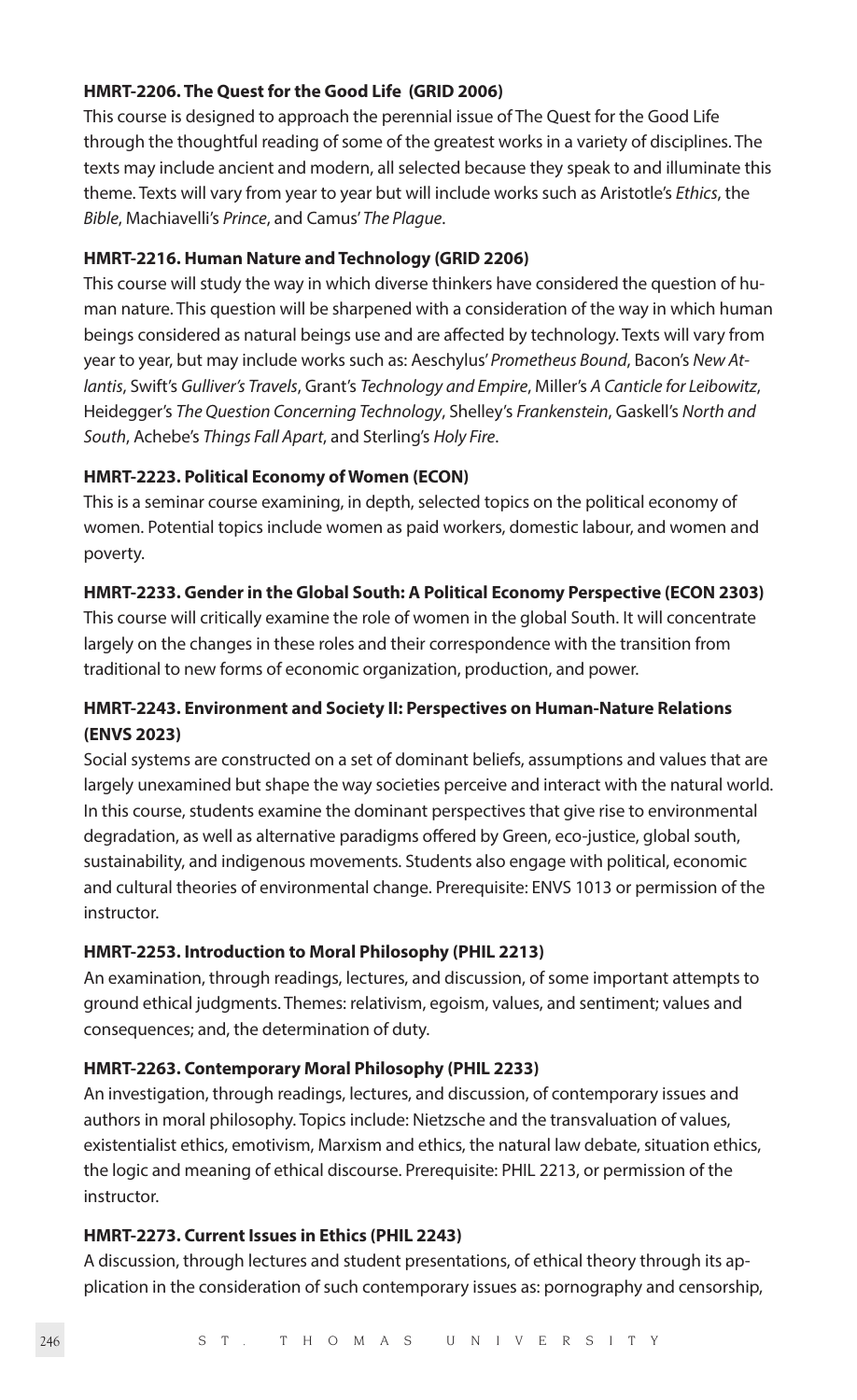euthanasia, abortion, punishment, justice and welfare, sexual and racial discrimination. Prerequisite: PHIL 2213, or permission of the instructor.

#### **HMRT-2283. Science, Technology, and War (STS 2403)**

This course explores the development of modern techniques, technologies, and social systems for the purposes of making war. It also explores how wars change societies, technologically, socially, and structurally. Note: Students who have taken STS 1403 will not receive credit for STS 2403.

# **HMRT-3013. Discrimination and the Law in Canada**

This course will focus on domestic human rights codes and human rights commissions. Special attention will be given to the New Brunswick Human Rights Code and the New Brunswick Human Rights Commission.

# **HMRT-3033. Philosophy of Human Rights**

This course will introduce students to philosophical questions concerning the foundations of human rights. What are human rights based on? What makes something a human right? Are human rights universally and permanently valid or is the notion of human rights merely a construct of modern Western culture? The course will familiarize students with alternative theoretical answers to these and other related questions.

# **HMRT-3063. Genocide, War Crimes, and Crimes Against Humanity**

This course will examine strategies to prevent, investigate and punish genocide, war crimes and crimes against humanity. Students will explore the protection of victims and their fundamental rights in emergency situations, the rights and duties of relevant stakeholders, and the role of international law in addressing grievous human rights violations.

#### **HMRT-3073. Human Rights Internship**

This course will provide students with exposure to the practice of human rights by completing a supervised internship with a local non-governmental organization. Students will be required to complete a detailed exit report and research paper that encourages them to reflect on the relationship between that experience and their formal human rights studies.

#### **HMRT-3113. The Rights Revolution in Canada**

This course will examine the impact of the Charter on rights and freedoms in Canada. After an introductory discussion of the Bill of Rights and the development of the Charter, instruction will focus on a large number of Supreme Court decisions interpreting the meaning of the Charter's provisions.

#### **HMRT-3123. International Human Rights**

This course explicates the principal international and regional systems in place for the protection and promotion of human rights, including the Inter-American, European, African, and United Nations systems. Students will study the most important human rights instruments, such as the International Bill of Rights, the European Convention on Human Rights, and the American Convention on Human Rights.

# **HMRT-3133. Activism and Social Justice**

This course will identify and explore the operations of the main non-governmental organizations at the international and domestic levels in the field of human rights. Theoretical consideration shall be given to the role of these organizations in the practice of freedom. The practical work of various human rights groups will be considered. Students will be expected to participate in the work of a given human rights group during the course.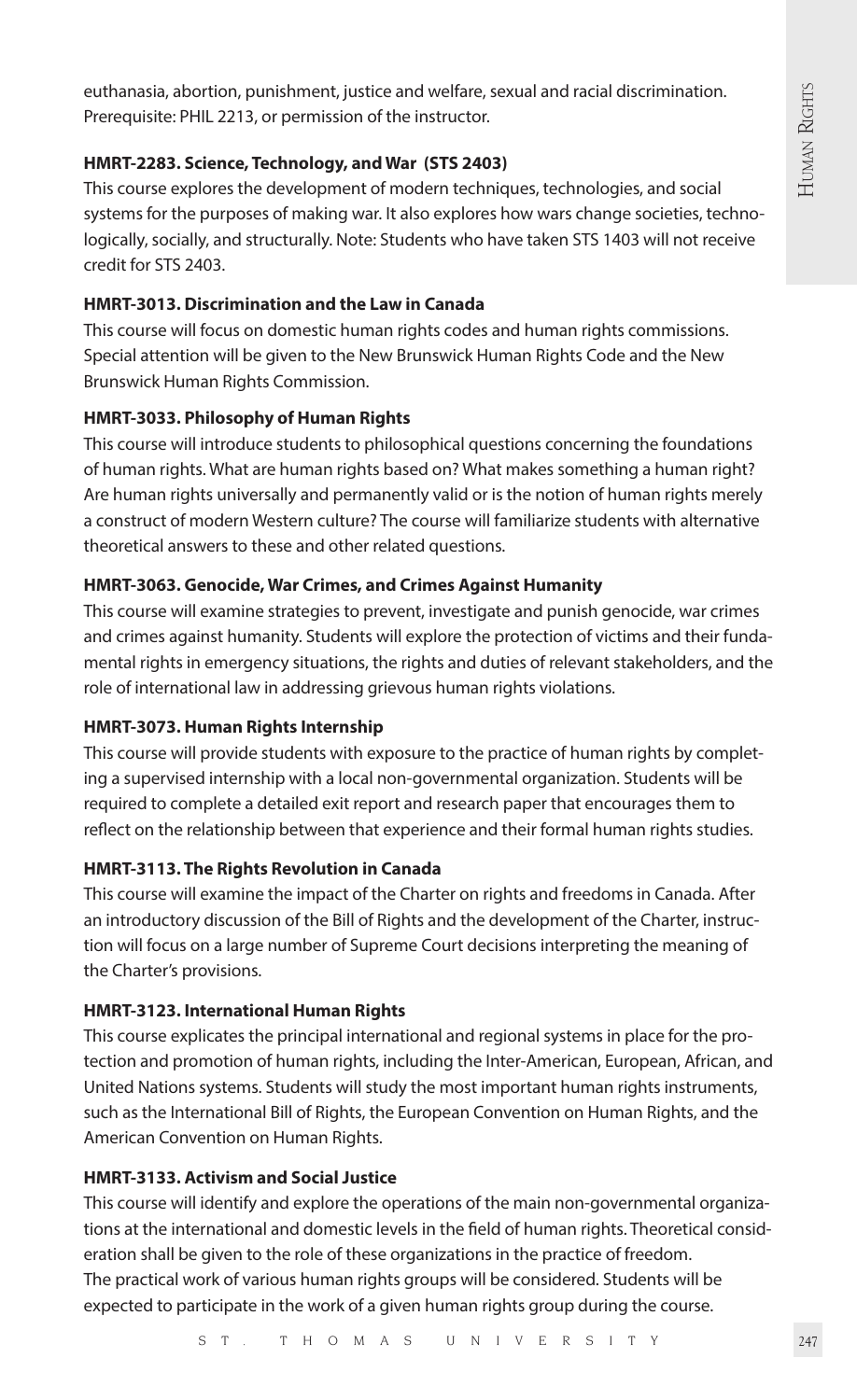#### **HMRT-3203. Human Rights Advocacy through Social Media (COPP)**

This course explores how the rise of social media has both advanced and hindered the protection of human rights by examining how social media provides a platform for instantaneous global information-sharing, rendering it increasingly difficult for state or business interests to shield human rights abuses from public scrutiny. Topics will be examined through a number of case studies.

#### **HMRT-3206. Justice (GRID 3306)**

This course will explore the nature of human community and the question of justice. Themes to be addressed will include an individual's responsibility to others, the role of community in promoting human happiness, the manner in which we are both limited and fulfilled by justice, and the relationship of justice and law. Texts will vary from year to year, but may include works such as: Plato's *Republic*, Aquinas' *Summa Theologica,* Sayers' *Gaudy Night*, Shakespeare's *Julius Caesar*, Cary's *Tragedy of Mariam*, Marx's *The German Ideology*, and King's *Letter from Birmingham Jail*. Prerequisites: GRID 2006, or permission of the instructors.

#### **HMRT-3213. Environment & Society III: Policy, Power & Politics (ENVS 3013)**

The modernist view is that knowledge leads to rational decisions. From an environmental perspective, however, this idea is seriously challenged. Never has society known so much about ecological and climate change; yet collective responses to these changes have failed to reverse the downward trends. This course examines this dynamic by examining the politics of the environmental crisis, and in particular the power struggles between those resisting change and those promoting alternative visions of a sustainable society. We consider how those alternative visions translate into public policy and how citizens can engage to make this happen. Prerequisites: ENVS 1013 and ENVS 2023, or permission of the instructor.

#### **HMRT-3216. Freedom (GRID 3506)**

This course will examine the nature of freedom in the context of human life and community. Questions to be addressed will include: To what extent are human beings free by nature? Should political communities promote freedom? What might be appropriate limitations on our freedom? Texts may include Sophocles' *Oedipus Rex*, Plato's *Crito*, Aquinas' *On Free Will*, Shakespeare's *Coriolanus* and Hegel's *The Philosophy of Right.* Prerequisite: GRID 2006.

#### **HMRT-3223. Environmental Praxis (ENVS 3023)**

This course explores how alternative visions of the future translate into political action at the international, national, provincial, community, and personal levels. This involves an analysis of alternative theories of the nature of social change. A component of this course may be service learning. Prerequisites: ENVS 1013 and ENVS 2023, or permission of the instructor.

#### **HMRT-3243. Human Rights in International Relations and Foreign Policy (POLS 3503)**

This course considers human rights in international relations. It focuses on how the emerging human rights regime is affecting the practice of traditional state sovereignty. Special attention will be paid to the political and philosophical arguments around such issues as universal human rights versus cultural relativism, and the problems associated with humanitarian intervention.

#### **HMRT-3253. Model United Nations (POLS 3613)**

This course will prepare students for participation in a Model United Nations, either Canadian or American sponsored. In a model UN simulation, students represent an assigned country's foreign policy on assigned issues on the UN agenda. The course will begin with an examination of the UN and its procedures. Subsequent topics will include researching the as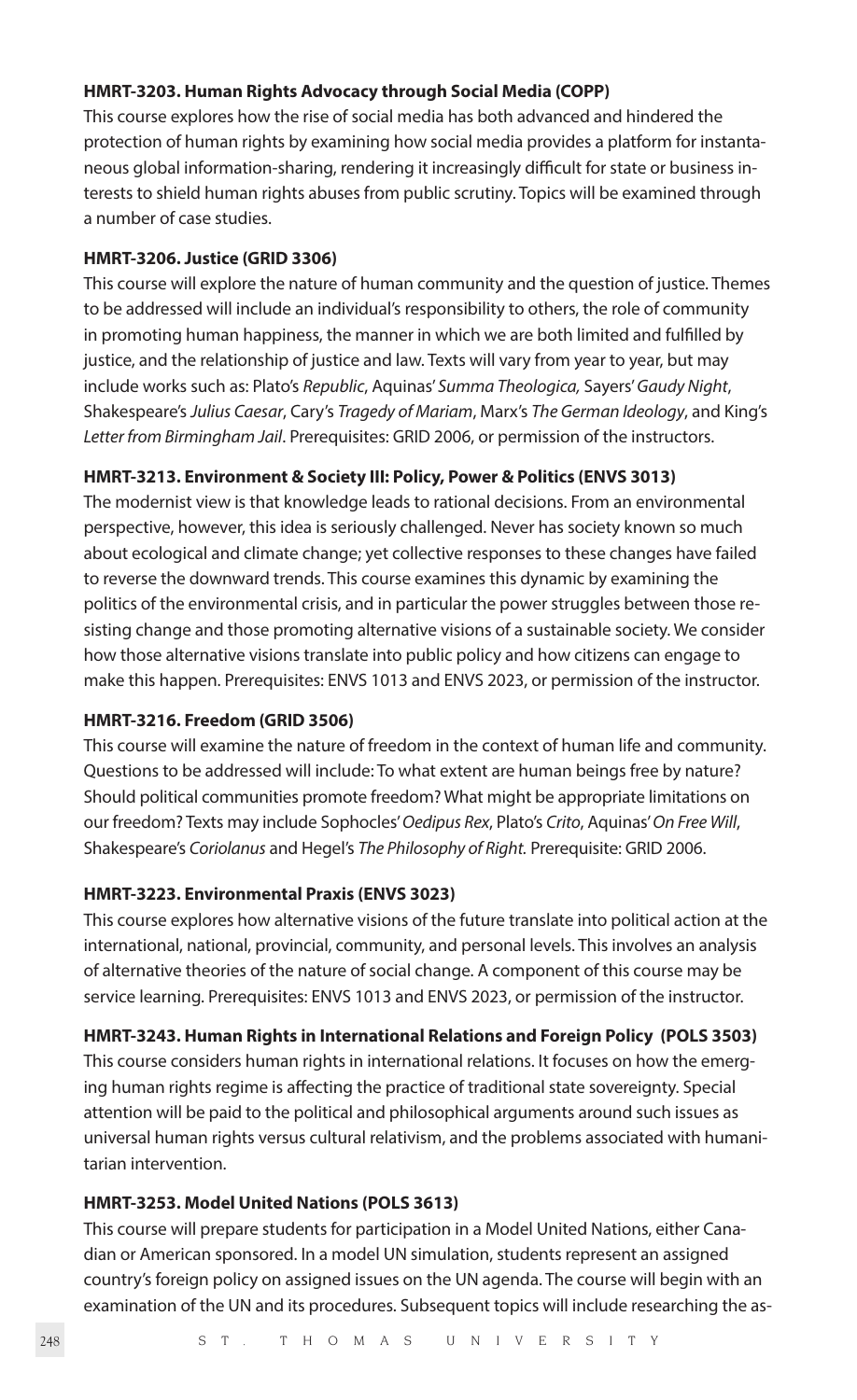signed UN issues and the assigned country's policy on them; preparation of working papers and motions, and strategies for effective conference participation. Fund raising for the trip required: half credit course, but meets first and second terms; limited enrolment.

## **HMRT-3263. Sex, Science & Gender (STS 3303)**

This course examines how scientific research, in the late 19th and 20th centuries, has shaped common conceptions of sex behaviour and how this scientific knowledge has also been shaped by cultural conceptions of gender roles and "normal" behaviour.

# **HMRT-3273. Feminism and Techno-Science (STS 3503)**

Examines a variety of feminist perspectives on science and technology which suggest that scientific authority (particularly in the biological and life sciences) rationalizes and normalizes gender stereotypes and inequalities, and also marginalizes women from its institutions. The content and positions of various perspectives (as well as counter-arguments) are studied for their political, philosophical, and epistemic assumptions. Prerequisite: at least 9 credit hours in STS or permission of the instructor.

# **HMRT-3283. Science, Religion, and Galileo's Trial (STS 3063)**

Examines the complex interactions between Western science and the Judeo-Christian religious tradition in the ancient, medieval, and early modern periods culminating with a close study of Galileo's trial by the Inquisition in 1632 to reveal how variable and complex interactions between science and religion have been characterized at different times by conflict, cooperation, separation, understanding, misunderstanding, dialogue, and alienation. Prerequisite: STS 2243 or permission of the instructor.

# **HMRT-3433. World Literature in English: West Indies and Africa (ENGL)**

An introduction to the range of literary expressions of writers from the non-Western cultures of the West Indies and Africa. The major genre studied is the novel, though poetry and essays are also examined. The focus of the course is to study the concerns of the colonized, those who were swept up by British expansion in the 18th and 19th centuries. (Categories: National or Regional, Cultural Studies).

# **HMRT-3503. Moot Court (POLS 3403)**

Moot court cultivates advanced analytical skills while developing leadership qualities in students with an interest in human rights. Students learn how to develop and deliver oral legal arguments by competing in a Supreme Court simulation where they answer questions from a panel of judges. Students focus on Supreme Court precedent surrounding two different issues each year. Students are required to have permission of instructor to register for the course. No other prerequisites are required.

# **HMRT-3513. Moot Court**

Moot court cultivates advanced analytical skills while developing leadership qualities in students with an interest in human rights. Students learn how to develop and deliver oral legal arguments by competing in a Supreme Court simulation where they answer questions from a panel of judges. Students focus on Supreme Court precedent surrounding two different issues each year. Students are required to have permission of instructor to register for the course. No other prerequisites are required.

# **HMRT-3523. Moot Court**

Moot court cultivates advanced analytical skills while developing leadership qualities in students with an interest in human rights. Students learn how to develop and deliver oral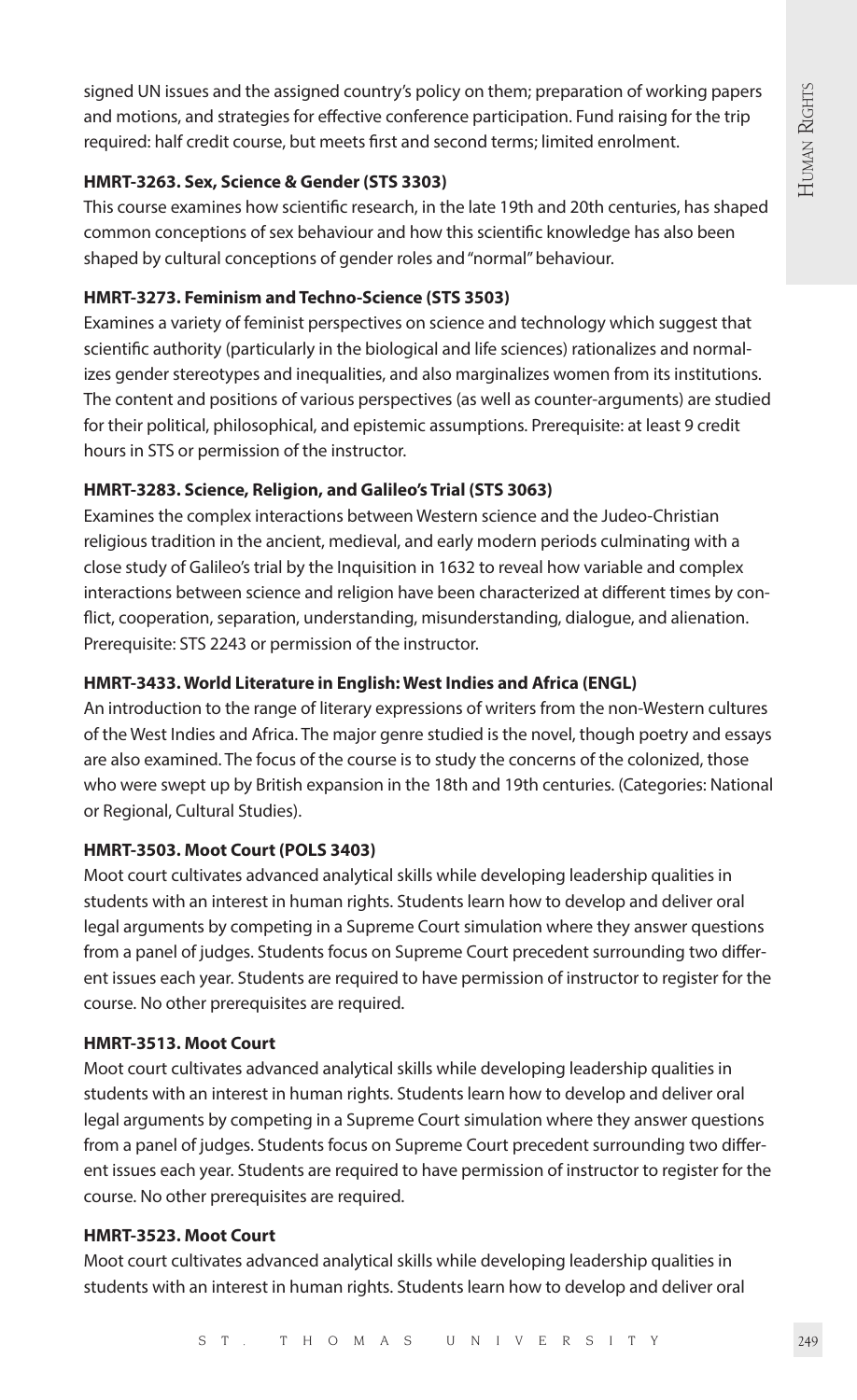legal arguments by competing in a Supreme Court simulation where they answer questions from a panel of judges. Students focus on Supreme Court precedent surrounding two different issues each year. Students are required to have permission of instructor to register for the course. No other prerequisites are required.

#### **HMRT-3543. Human Rights and Foreign Policy**

This course considers human rights in international relations and foreign policy from the point of view of constraints on sovereignty. With background from the 19<sup>th</sup> and 20<sup>th</sup> centuries up to WWII, it concentrates on the promotion and protection of human rights in the post-war period. Topics covered include: the UN system of human rights and the international and domestic politics of human rights as evidenced in foreign policy, Canadian in particular.

#### **HMRT-3633. Gender Expression, Sexual Orientation, and Human Rights (GEND)**

This course explores the socially constructed customs and structures of society that enable the legal regulation of gender identity and sexual orientation. Topics such as gender expression, access to health care and legal protections for sexual minorities will be approached through a variety of material and media, such as academic works, case studies, historical and legal texts, literary works, and film.

#### **HMRT-3803. Human Rights of the Child**

This course examines the legal human rights structures in Canada and internationally, as they apply to children and adolescents in unique and rapidly evolving ways. The primary focus is on domestic human rights legislation under provincial and federal human rights Acts. Various legal regimes, both local and international, related to immigration/refugee law, privacy law, health law, criminal law, education law, Aboriginal law, child welfare law, and other areas will be surveyed.

#### **HMRT-3903. Corporate Social Responsibility**

This course looks at the social responsibility of corporations. Students will explore equitable employment practices, the right to a healthy work environment, equal pay for equal work, protection from discrimination, harassment, and exploitation, and the right to form and join trade unions. This course explores strategies for preventing such violations, the extent to which businesses are legally obligated to respect human rights, and the type of recourse and remedies available when rights are violated.

#### **HMRT-4013. Capstone Seminar**

This course will consist of an in-depth investigation of one or more human rights problems. The specific topic will change from year to year. Students will be expected to examine the issue(s) in light of their knowledge of the basic instruments, institutions, and ideas relevant to human rights as well as their understanding of the fundamental questions of value that surround contemporary social issues. The course is normally reserved for students in their final year of the human rights Major.

#### **HMRT-4023. Independent Study**

Students may undertake studies under the direction of a member or members of the program with the permission of the Director. The course is limited to students with a proven academic record.